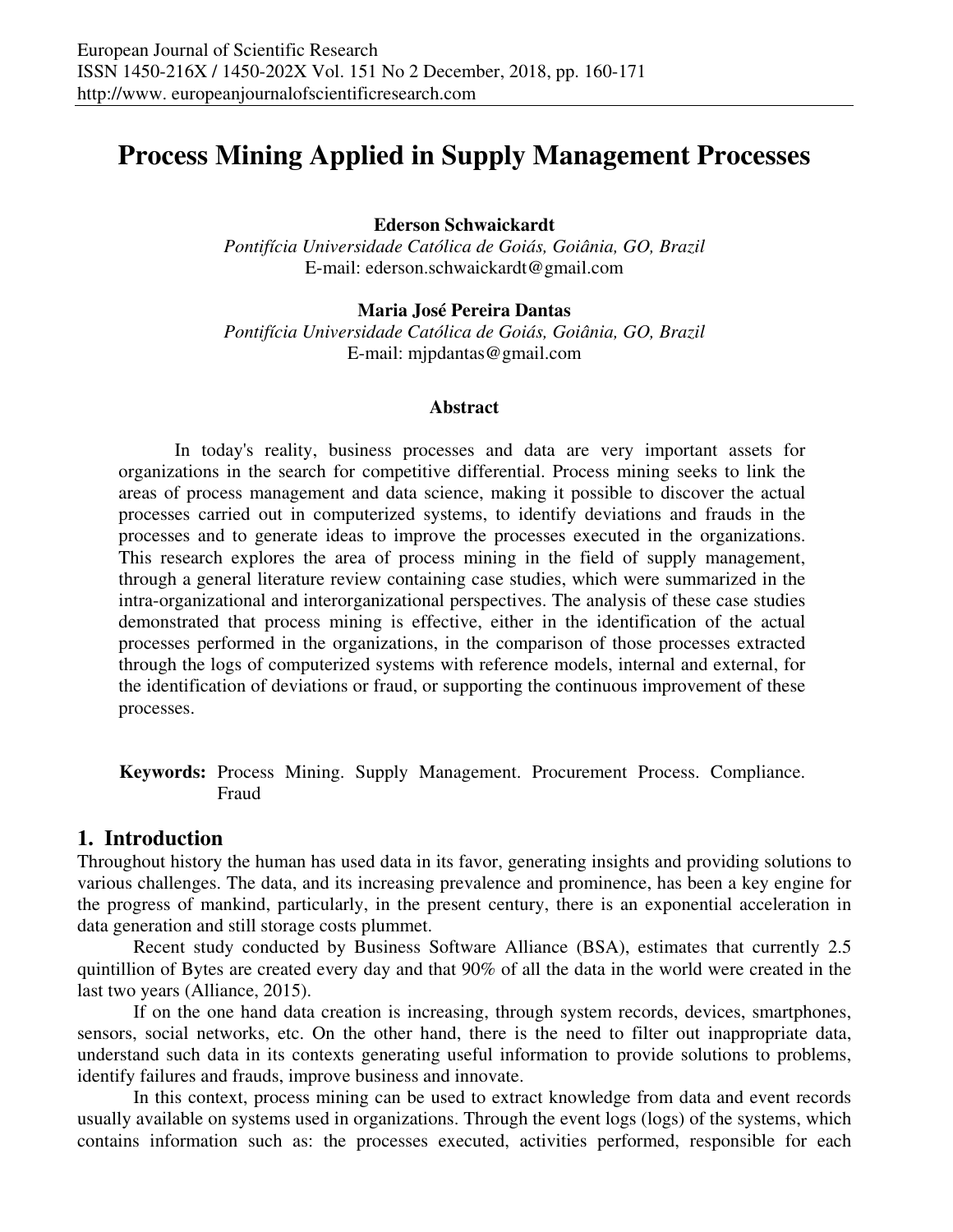activity, time of execution of the activity and events that caused an activity; You can build the workflow representing the actual processes of the organization.

Process mining can be useful in at least three contexts. First in discovering how people and/or procedures really work. Second, the mined processes can be used in Delta analysis, for example, by compared to a current process with some predefined process, reference model, norm/law, etc. Last but not least, process mining seeks to improve processes, since it can identify and eliminate bottlenecks, predict problems, discover fraud, deviations and violations of rules, norms and laws, recommend adjustments and transform Processes (The VAN DER et al*.*, 2012).

The objective of this work is to introduce the concepts of process mining through a literature review, identifying and characterizing study cases where process mining was applied in the domain of supply management, especially in identifying deviations or frauds and process improvement. As a result, we seek provider an overview of the state of the art of this field, with its main advantages and disadvantages, helping and guiding researchers about the main techniques, methodologies, algorithms and process mining tools.

The article begins with an introduction about process mining in Section 2. Next in Section 3, present information about the method of research adopted in this work. Section 4 presents works related to supply management with application of process mining, and Section 5 ends with conclusions.

## **2. Process Mining**

In the Reference Guide "Guide to the Business Process Management Common Body of Knowledge – CBOK", the following definition of process is found: "A process is an aggregation of activities and behaviors performed by humans or machines to achieve One or more results" (BRAZIL, 2013). Already by the WfMC – Workflow Management Coalition (WfMC, 1999), a process is defined as a set of one or more linked procedures or activities that collectively achieve a business goal, usually within the context of an organizational structure with functional roles and relationships.

The processes constitute a fundamental part of the ecosystem of any organization. They define the required entries, the sets of activities to be performed, the order of executions, and the outputs that must be delivered. Through studies and initiatives on processes it is possible to increase efficiency, reduce costs, ensure greater control reducing business risks, improve the engagement of employees, in short, achieve more with less effort and greater quality.

From the relatively recent study area, Process Mining, that is positioned at the intersection of the Computational Intelligence areas, Data Mining and Process Modeling and Analysis, seeks to identify, compare and improve business processes, extracting knowledge present in logs (event records occurred) of the various systems used in an organization (The VAN DER et al*.*, 2012); (W. Van Der Aalst, 2012); (LEONI, et al*.*, 2016); (Kalenkova, van der Aalst, Lomazova, & Rubin, 2015); (W. van der Aalst et al., 2012); (W. M P Van Der Aalst, Schonenberg, & Song, 2011).

(AGRAWAL et al*.,* 1998) *apud* (Tiwari, Turner, & Majeed, 2008) were pioneers of mining processes. His work allowed the construction of flow charts of processes through the execution records of a workflow application. In addition, they sought to deal with noises in the logs through their targeted graph-based algorithm.

In the literature is common positioning of the three main types of process mining application among the authors of the Processes Mining Manifest (W. van der Aalst et al., 2012), which can be summarized in the **Figure 1** (W. van der Aalst et al., 2012).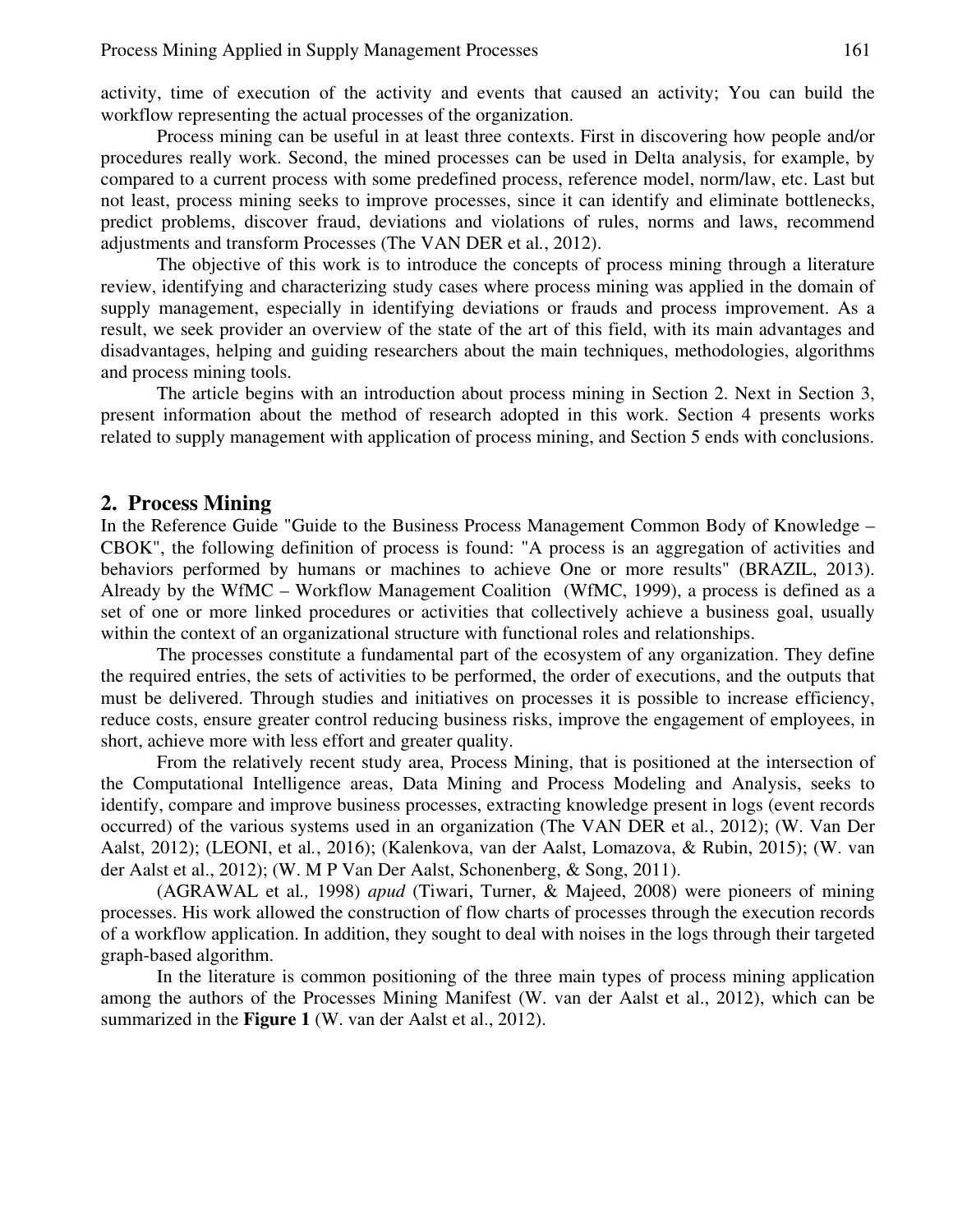**Figure 1***:* Process Mining: (a) discovery, (b) Compliance verification and (c) extension/improvement



Source: Process Mining Manifest (W. van der Aalst et al., 2012)

According illustrated in Figure 1, the discovery focuses on the Identification of processes, that is, through the entry of events contained in the logs and processing of process discovery algorithms, builds up the model of the procedure. The conformance check is used to verify that the events discovered in the log coincide with some previously defined process template. Here there is a relationship obvious between verification of compliance and fraud detection. At Extension it concerns the improvement or repair of the existing process.

In the literature one can find several algorithms capable of identifying processes by process mining. Of these, the alpha algorithm was one of the first capable of generating a process model, however has problems to deal with the construction of complicated routes and noises. In this context more robust techniques were developed, for example, heuristic mining and fuzzy mining, which can handle incomplete, unbalanced, and noisy event logs (The VAN DER et al*.*, 2011; Baloch; WAINER, 2011; Jans et al*.*, 2011).

Process mining starts in the event logs, also referenced as "Audit Trails", "transaction logs", or "history". These logs usually have information about what activities have been performed, by whom, in what date and time, and the case ID or process instance (Jans et al., 2011).

The logs have three main perspectives of analysis, a process perspective that seeks to respond as the instance of the process occurred, that is, what the order of the activities; another organizational perspective that focuses on the actors, identifying who performed each activity and providing information on the relationships between executors and activities. Finally, the perspective of the case, which acts on other information pertinent to that case/instance carried out.

Steps to a good process mining project are found in (Van Eck, Lu, Leemans, & Van Der Aalst, 2015), where the  $PM^2$  methodology (illustrated in **Figure 2**) defines six steps: planning, extraction, data processing, mining and analysis, evaluation, and process improvement and support. Each stage of the project is related to different input and output objects, as follows:

- Objects related to the objective: research questions; performance findings; discoveries of compliance and ideas for improvement.
- Data objects: information systems; event data; event logs.
- Models: process models; analytical models.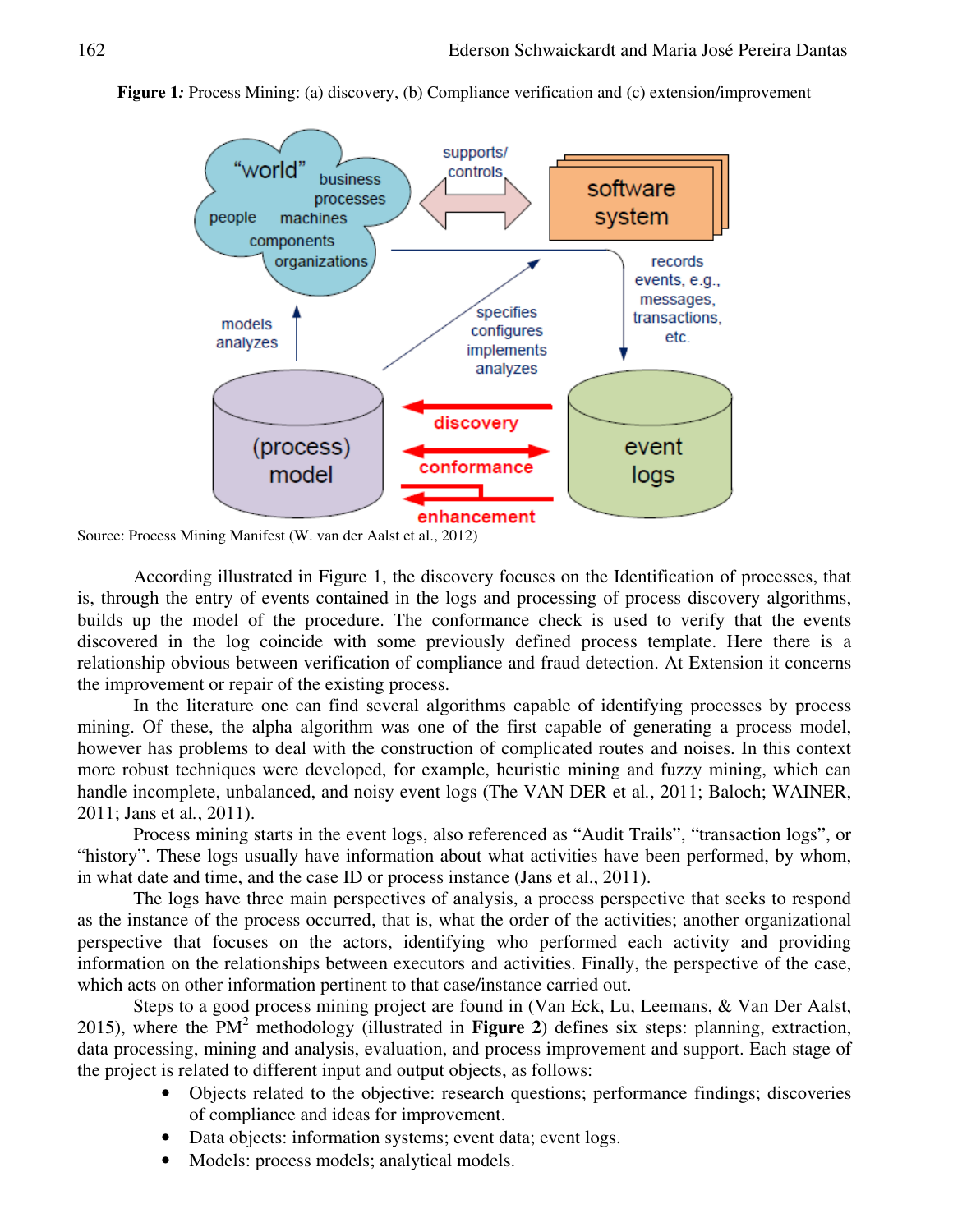

## **Figure 2:** PM<sup>2</sup> methodology overview

Source: (Van Eck et al., 2015)

A process mining project following the PM2 methodology begins at the planning and extraction stages, in which the research questions are defined, and the event data are extracted. After that, it is possible to perform several iterations of analyzes, so that each iteration performs: data processing, mining and analysis and evaluation. If in the iteration, the findings found on the specific research question are satisfactory, one can use them to improve and support the process in question. And if new questions arise, a new iteration begins to answer the new question.

On the mined process models it is important to take into account quality requirements, to do so, (AALST, VAN DER, 2016) suggests the application of four quality metrics: adequacy, precision, simplicity and generalization. The Adequacy is measured by the fraction of a log that can be repeated in the mined model. The Precision measures the underfitting, that is, the generalized model allows behavior very much different of that seen in the event log. For other side, generalization is related to overfitting. A model overfitted does not generalize sufficiently, that is, the model is very specific and oriented too much to examples in the event log. Finally, simplicity indicates that the simplest model that can explain the behavior of the process is the best model.

# **3. Search Method**

First a literature review is carried out to obtain information about the process mining, its concepts and main aspects that can contribute to processes of the supply management area, and what benefits can be achieved with the use of process mining.

This review it has two main objectives, the first is to identify in the literature cases where the process mining was applied in supply management and the second is to generate a characterization of the existing study cases, describing important aspects, such as the methods and techniques applied, key tools, data type and others.

None of the previous objectives have been explored in detail in the past, thus making this review contribute to understanding the general context of the area and promoting the future application of process mining techniques in Supply Management.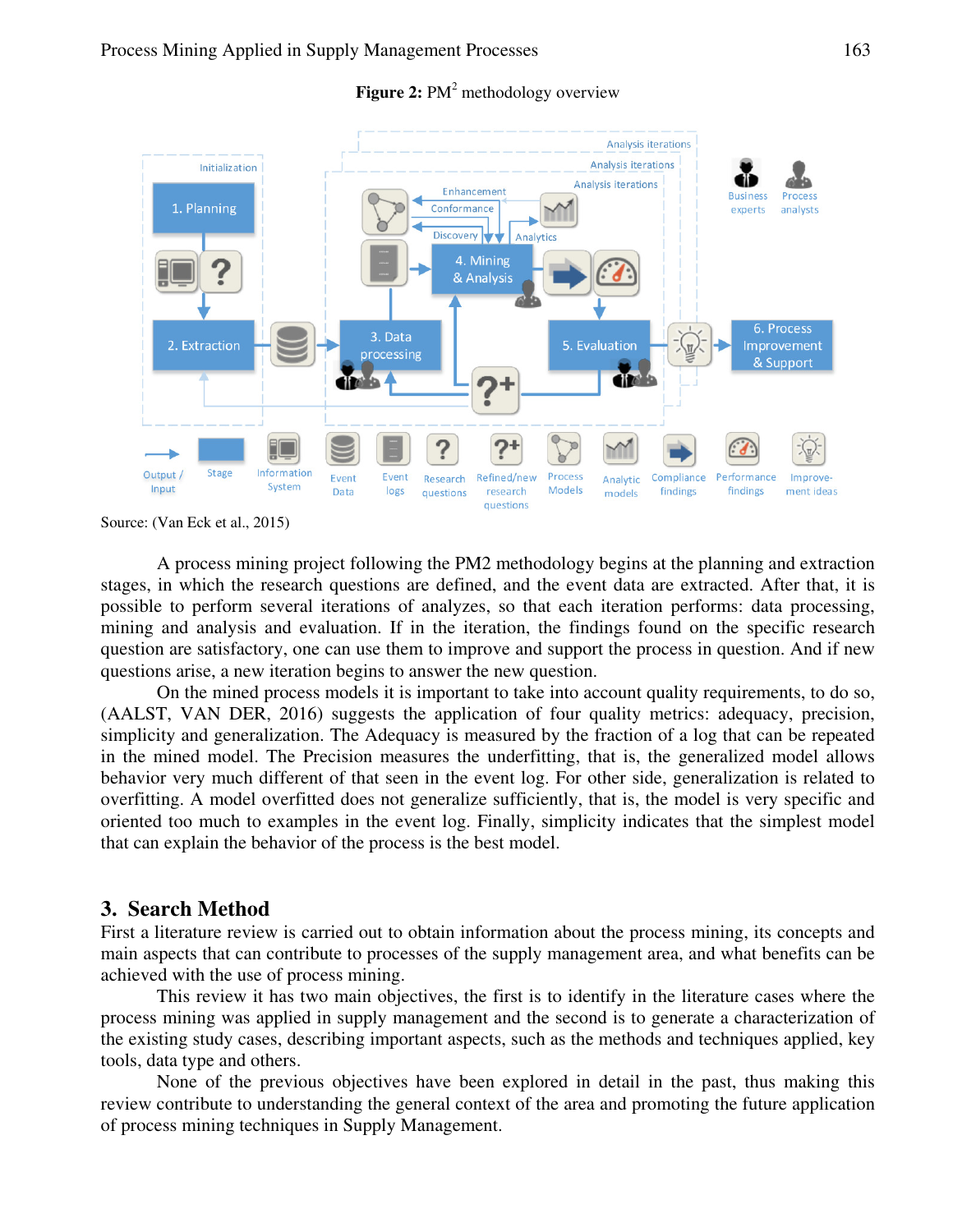Some questions are asked to guide this review:

- 1. Are there any publications on process mining applied in the supply management area?
- 2. What are the main characteristics of the study cases that apply process mining in supply management?
- 3. What are the main results and trends of cases that apply process mining in supply management?
- 4. The previous questions add to the prospect of identification of deviations and frauds.

In the search process, the key words researched were: "*Process Mining*", "*Workflow mining ","Supply Management", "Purchase Process", "Procurement Process"* and their similar in the Portuguese language. The research focused on search engines: *Google Scholar*, *Science Direct*, CAPES Journals Portal and site www.processmining.org/publications/start ).

# **4. Related Works Process Mining in Supply Management**

The supply management area has a set of processes and activities of support for the business and its processes purposes, production of products, goods or services. These processes and activities can encompass: creation of material plans; development of quality requirements and standards for acquisitions; development of supply strategies; supplier selection and contract development/maintenance; orders of materials and services (requisition, request approval, quotations, purchase order creation, purchase order approval, product fencing, payments); management of suppliers; and others.

Such capillarity of processes and activities carried out in the supply area still have relationships with other business areas, for example, storage and production management, or, interrelationship with other businesses, making the supply management system complex and difficult to understand holistically by stakeholders. In this sense, the following are presented applications of process mining techniques in supplies that aim to discover the actual processes, compare with models of the organization or models of maturity, or still identify deviations and frauds, and in last instance to improve such processes.

In (Wil M P Van Der Aalst, 2011) it is divided as prospects for the application of process mining between Intra-organization and Inter-organization. The first respects the limits of the individual organization, the second extrapolates such limits. Although most process-mining projects are conducted on a singular organization, it is possible to extend the scope of the application to processes Inter-organization, through two basic assumptions: there should be collaboration between organizations to deal with common instances of processes and knowledge sharing and infrastructure. Based on this division of perspective, we present below works of application of process mining in the supply area, separated in Intra-organization and Inter-organization perspectives.

### **4.1. Cases Intra-organization**

In the paper titled "Comprehensive Rules-based compliance verification with process mining" proposes an advanced rules-based compliance check approach and the application of process mining (Caron, Vanthienen, & Baesens, 2013b). In this approach, a two-dimensional taxonomy is used, in which rules standards are classified according to their perspective of process mining. Table 1 provides an overview of the two-dimensional taxonomy and subcategories of each dimension.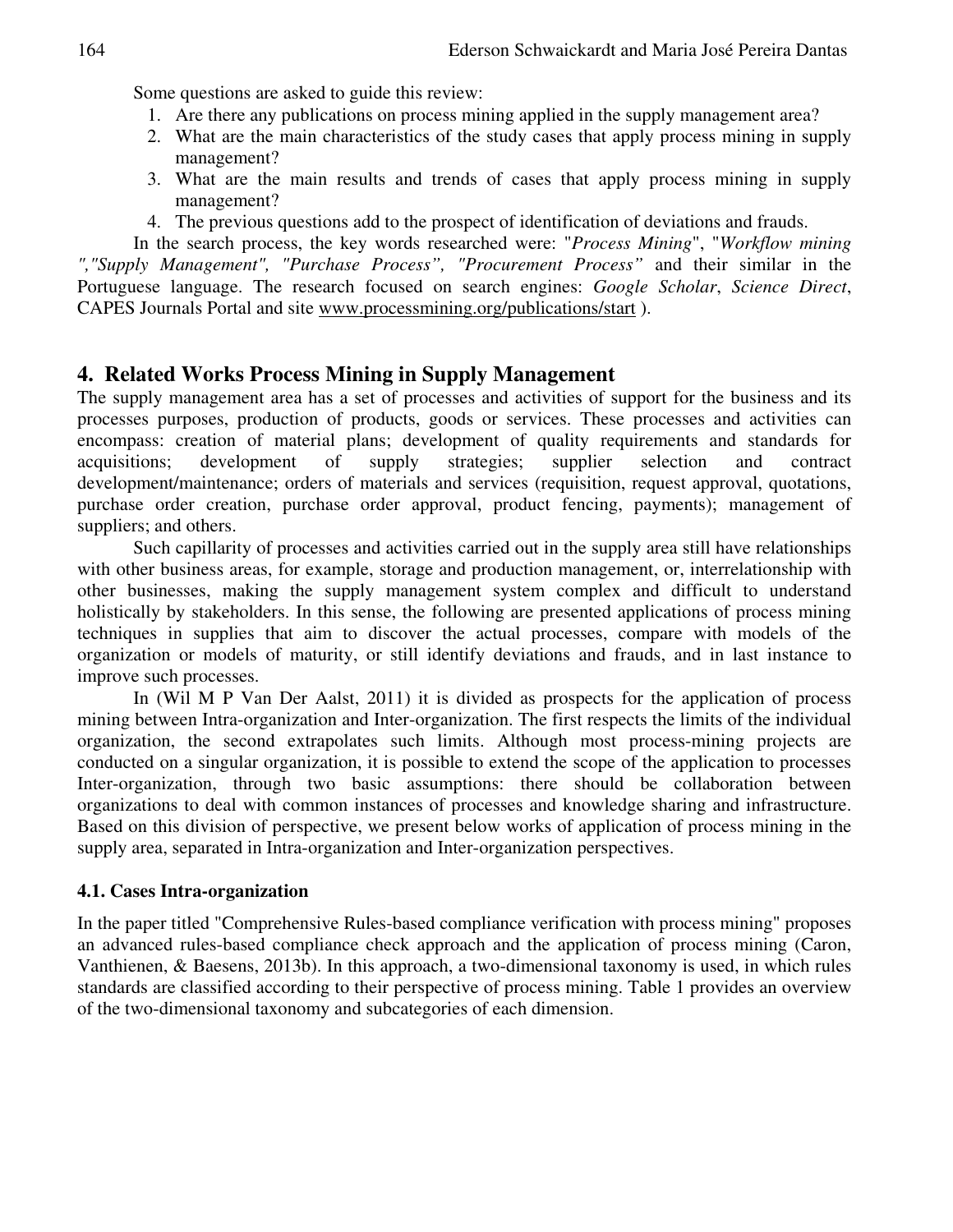|                            |                                                 | <b>Cardinality</b><br>rules  | <b>Coexistence rules</b>                                                                     | <b>Dynamic Data-</b><br><b>based rules</b>                                 | <b>Time rules</b>                           | <b>Static property</b><br><b>Rules</b>                                                       |  |
|----------------------------|-------------------------------------------------|------------------------------|----------------------------------------------------------------------------------------------|----------------------------------------------------------------------------|---------------------------------------------|----------------------------------------------------------------------------------------------|--|
| Process Mining Perspective | Perspective<br>Functional of<br>the process     | Cardinality of<br>activity   | • Coexistence of<br>activities<br>$\bullet$ Coexistence of<br>activity Events                | Data-driven<br>existence                                                   | Existence<br>of time-<br>driven<br>activity | Event Artifact<br>Coexistence                                                                |  |
|                            | Process Control<br>Flow<br>Perspective          |                              | • Non-overlapping<br>activities<br>• Order of activities                                     | Data-driven<br>activity condition                                          | Time-<br>driven<br>control<br>flow rules    | Absolute time                                                                                |  |
|                            | Organizational<br>perspective of<br>the process | Originator<br>cardinality    | • Segregation of<br>functions<br>• Function binding<br>• Temporal<br><b>Engagement Rules</b> | $\bullet$ Exogenous<br>authorization<br>• Originator<br>attribute Rules    | Temporal<br>bond Rules                      | • Static<br>authorization<br>• Originator<br>Mandatory<br>attribute<br>• Delegation<br>rules |  |
|                            | Data<br>perspective                             | Cardinality of<br>event data | Event data Coexistence                                                                       | • Rule derived<br>from event<br>data<br>• Event data<br>Comparison<br>rule | Dynamic<br>integrity                        | $\bullet$ Event data<br>Value Rule<br>• Event data<br>format rule                            |  |
|                            | Dimension of Rules of Business                  |                              |                                                                                              |                                                                            |                                             |                                                                                              |  |

**Tabela 1:** Structure of business rules taxonomy for process mining

Subsequently to validate the compliance verification approach based on business rules with the application of process mining, the researchers conducted a case study applying this approach to a purchasing process for payment. The research addressed two essential problems: the first, sought to certify that fraudulent accounts are not registered and paid; The second, sought to ensure adequate responsibilities for employees in information systems based on their respective profiles. The approach has shown advantages over traditional approaches to auditing and verifying compliance, such as: ability to verify and analyse the entire population of cases; High efficacy of problem detection; In addition to providing sufficient evidence, the approach is able to ensure independence of the auditor (Caron, Vanthienen, & Baesens, 2013a).

In (Jans et al., 2011) process mining is applied in the context of fraudulent transactions, the process of acquiring focus of the case study in an organization that uses SAP as its ERP system (Enterprise Resource Planning). In this case of study, analyses are applied in the three perspectives: of process, organizational and case; And the activities of the acquisition process identified as: "Purchase order creation (OC)", "OC item change", "OC signature", "OC release", "OC items receipt", "collection of OC items" and "payment". The techniques used in the case study were Fuzzy mining, performance sequence analysis, finite state machine (End State Machine Wsf*)* and LTL Checker, applied in the software Prom, except for the WSF applied in Petrify. It concludes that process mining allows auditing, providing theory and algorithms that verify the compliance of processes, besides providing tools to assist auditors in the detection of fraud or other workflows in stages much earlier than the traditional methods of auditing.

In the thesis advocated by (Stoop, 2012) process mining applies in the purchasing process. Such a process is focused on acquiring materials with suppliers and can have many variations, depending on the internal policies and controls. Similar to (Jans et al., 2011), also in this case of study seeks to identify possible fraud in the supply processes, however, it was identified an important aspect to be treated in the selection phase of the logs: the time when the data is extracted can affect the results of process mining, this is because during the extraction process, changes can occur, causing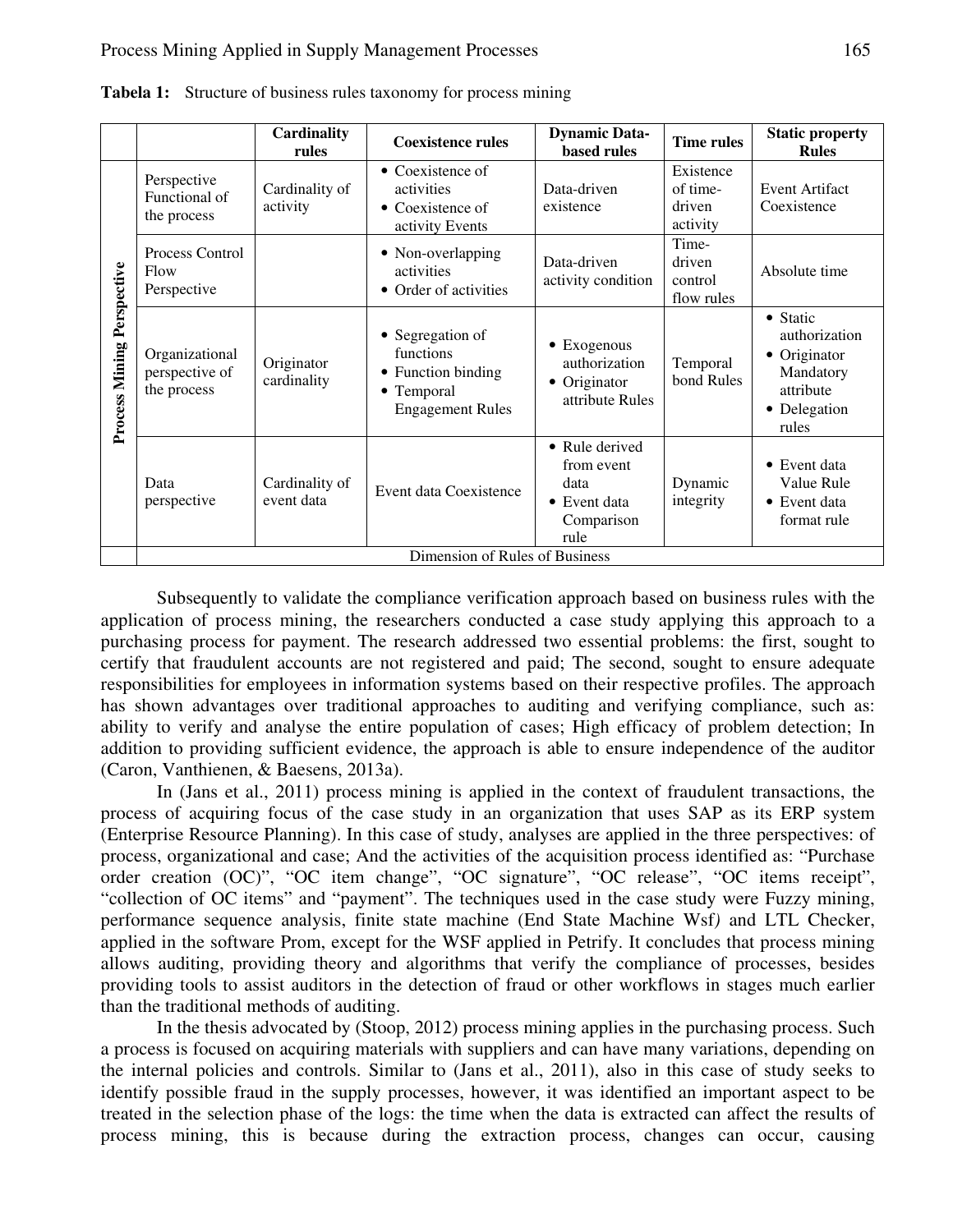misinterpretations. Such a situation can be circumvented by filtering the cases located near the cutting period (extraction date).

The work of (Stoop, 2012) makes an important caution regarding the use of techniques to treat the noise problem, as an example, heuristic mining. When the purpose is detecting deviations or frauds, noises are usually the targets of the investigation. So, in the context of fraud detection, it is important to keep all the paths identified.

Still in (Stoop, 2012) several tools were used on the case of study: ProM, Disco, ProM Heuristic Miner plugin, ProM Fuzzy Miner plugin, ProM Performance Sequence Analysis Plugin, ProM Organizational Miner plugin, Role Activity Matrix, ProM LTL Checker plugin.

The work presented in (BEZERRA; WAINER, 2011), although it does not apply process mining in the supply area, but in synthetically generated process logs, it brings important contributions to detecting fraud in process-based systems (Process Aware Systems-PAS) and for the purposes of this research. The authors claim that regardless of semantics, classifying a rare or infrequent event as an anomaly or fraud can be a naïve approach, therefore other indicators, besides the frequency in the log, need to be considered.

An algorithm to detecting fraud in logs of Process-based Systems-PAS was proposed in (BEZERRA; WAINER, 2011). In their work are addressed four different metrics: Compatibility (Fitness)*,* Structural adequacy, behavioral adequacy and size. The first three were presented in the work of (ROZINAT; AALST, VAN DER, 2005) apud (BEZERRA; WAINER, 2011), the first one indicates how compatible a model is and the log, the second and third represent numbers between zero and one, where zero means that there is no compatibility between the model and the log, while one means that there is total compliance between the model and the log. In addition to the first three, (BEZERRA; WAINER, 2011) suggest a new metric "size", that represents the stage count (Places), transitions and edges in a Petri Net.

In the results achieved by (BEZERRA; WAINER, 2011) it was evidenced that structural and behavioral adequacy indicators are not appropriate for detect anomalous paths. On the other hand, the indicators of Compatibility (Fitness) and size they had performance close to 100% in the detection of anomalous drifts (positive).

To provide a practical orientation in the application of the PM2 methodology, (Van Eck et al., 2015) applied the methodology to a project at IBM, in order to answer questions related to the performance of the purchasing process. Such a process begins with the creation of the purchase requisition, after the order is sent to the supplier and the process ends when all the requested items are delivered.

In the project, (Van Eck et al., 2015) extract all events related to SAP system purchases and apply process mining in ProM software with several extensions, as follows:

- Creating event logs for different views was done using the XESame toolset or by importing a CSV file with CSVi into ProM. These views were created with SAP ABAP and SQL in the database.
- Filtering was performed with several extensions, eg "Filter Log by Attribute Values (FLAV)" and "using Simple Heuristics (uSH)".
- To perform subprocess aggregations, a custom script has been created.
- In the analysis of processes with basic statistics to inspect individual cases and events, "Log Visualizer (LV)" was used.
- To analyze events and log cases from the perspective of time, allowing to reveal patterns of time, concept deviation and batch processing, the authors used "Dotted Chart (DC)".
- In the discovery of processes of the various available algorithms, the authors opted for the "Inductive visual Miner (IvM)", because it is fast and able to produce structured models that can be improved or analyzed with other extensions in ProM.
- The "Replay a Log for Performance / Conformance Analysis (RLP / C)" extension was used to enhance the model with time or quality information.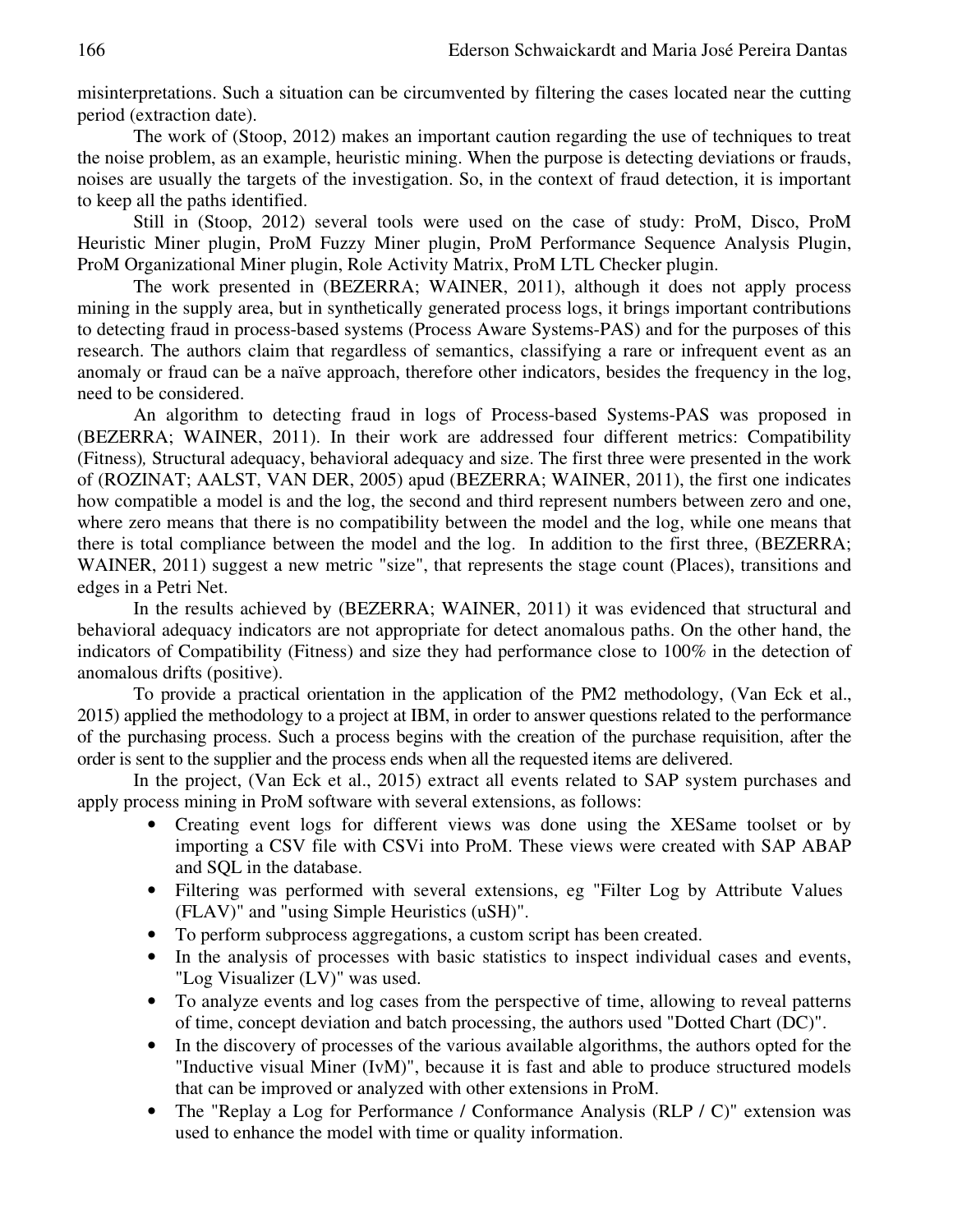Process Mining Applied in Supply Management Processes 167

- To enrich event logs with additional information, such as duration and others, the "Feature Prediction (FP)" extension was used.
- The "Explore Variants (EV)" extension was used in the mining and analysis phase to examine two variations of canceled emergency orders.

Through the IBM project, using the PM2 methodology, the team started with a comprehensive research question "What does the process look like?" and was able, over the iterations, to refine the research question to get new valuable ideas and concrete propositions of process improvement.

Another case of application in intra-organization perspective is the work presented by (Mahendrawathi, Zayin, & Pamungkas, 2017). They conducted a study at an agricultural chemicals company, applying process mining to investigate ERP post implementation. The focus of the analysis was procurement process supported by the SAP system. The case study was guided by questions, such as: How the procurement is supported by SAP? and What is the most normal and unusual path followed in the procurement process?

After extraction and preparation of the logs, the control-flow model is created with Disco, a process mining software, and analysis are conducted to compare the normal versus "unusual" paths in procurement process. The process mining results has showed that some activities are uncontrolled, with great variation in execution times. In some cases, the activities are performed quickly, but the procedures are not followed. Finely, bottlenecks were discovered, indicating opportunities to improve operational efficiency.

### **4.2. Cases Inter-organization**

In (Maruster, Wortmann, Weijters, & Wil, 2002) is investigated supply management processes along the chain that can contain several actors (manufacture, wholesaler, retail, and others), under which, in general there is no holistic view of the whole process. The authors present an overview of methods for discovery of the process between and among the various organizations in the supply chain. They suggested a practical approach to heuristic learning methods containing three metrics: causal metrics and local and global metrics to represent succession relationships, to develop a logistic regression model. Such a method was able to discover almost all direct connections, even the logs containing problems of parallelism, unbalance and noise.

Still in (MARUSTER et al., 2002), the method shall be made up of two steps, the first responsible for enabling the systems of each party involved in the supply chain for the provision of registration of all tasks and/or activities carried out in the process, being The definition of a common number for the identification of the proceedings between the parties is paramount. The second step is the application of process mining techniques to identify the whole supply chain process and analysis by the parties involved in the mined process to propose possible changes.

Tracking a system process in which events are not recorded as a single instance is very difficult, and an aggravating can be find in supply management processes, where exist different configurations of identification numbers and several stages of aggregation, which prevents you from tracking individual items (products, assets or services) as a case or process instance (Gerke, Claus, & Mendling, 2009). The authors investigated the pattern EPCglobal for radio frequency event processing (RFID), creating and applying an algorithm capable of dealing with the challenges of supply management processes and still presented the results with a prototype based on the reference model of operations Supply Chain (SCOR) for Evaluation. The tools used in the research were the "Supply Chain Editor*"* and the Prom, the latter used the process mining algorithms present in the system, especially heuristic mining.

In the work presented by (Wil M P Van Der Aalst, 2011) Process Mining Inter-organization is partitioned into horizontal and vertical. The vertical partition refers to the distribution of cases between different organizations with the same current process for all of these, so that there will be different instances or variants of the same process. On the other hand, the horizontal partition works like a cut of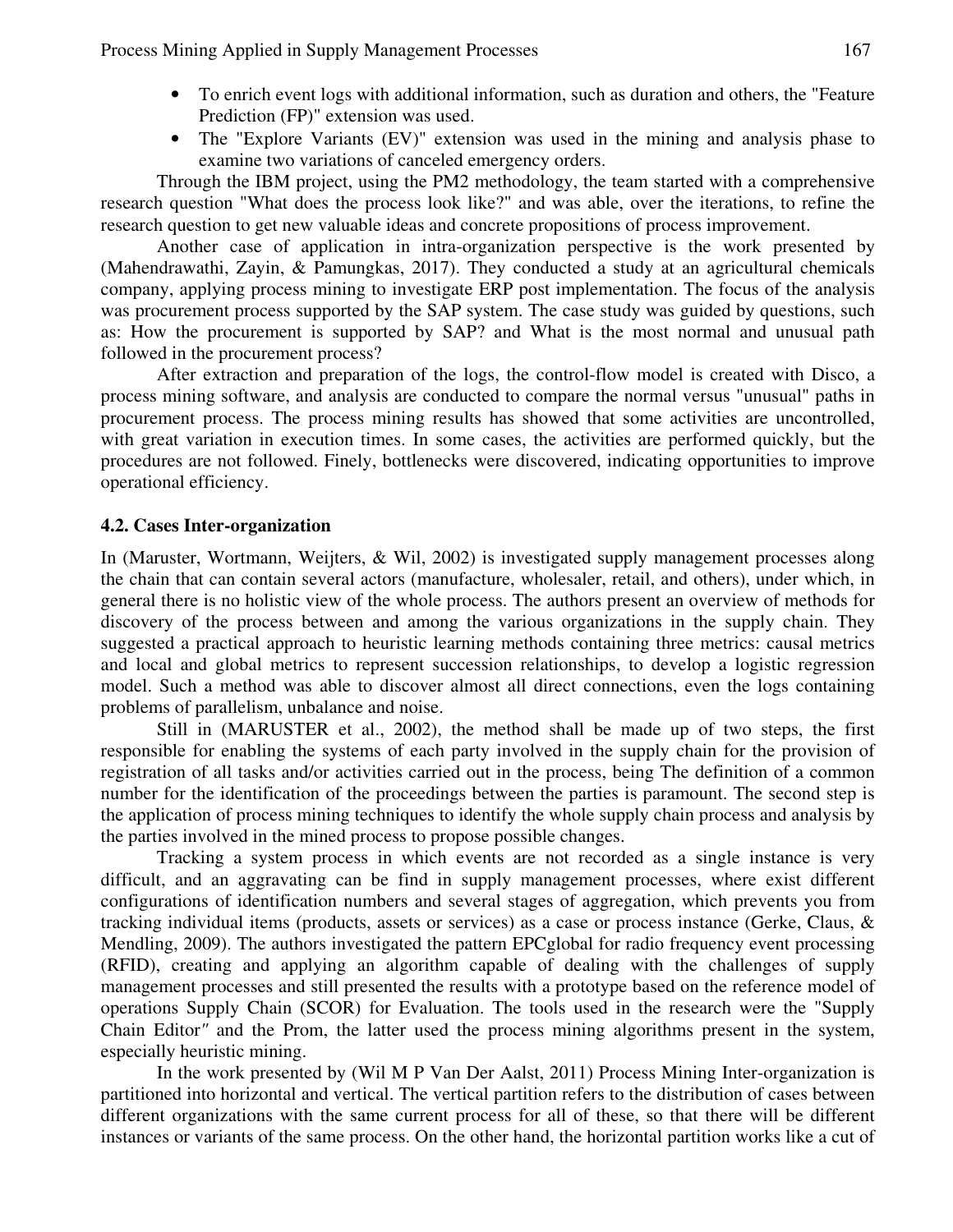the same process in several pieces, in such a way that different organizations perform parts of that process through collaboration. This vertical and horizontal partition scheme is illustrated in **Figure 3**.





Source: (AALST, VAN DER, 2011)

In (Engel et al., 2016) is presented the framework EDImine, which aims to mine processes on business collaboration systems supported by electronic data exchange (EDI). Such a study is classified in the horizontal process partition Inter-organization, since the exchange of data and information is usually conducted between different organizations to collaborate on the same process, as an example, one can quote an industry and distributor exchanging information about a logistical sales EDI.

An important issue in EDI standards such as EDIFACT, ANSI X. 12, and others, are that they impose more restrictions on exchanged messages (AALST, VAN DER, 2011; ENGEL et al., 2016). The message fields have predefined means, messages can be synchronous or asynchronous, and in some situations an organization can observe all exchanges messages, but unable to search within of the same. In this way process mining needs to be accomplished with the challenge of seeing only part of the overall process.

## **5. Discussions and Conclusions**

The number of cases of studies in which process mining applies in supply management, although restricted, allows us to answer the first question of our method of research, if there are cases of application of process mining in supply management.

It is important to note that the research for this study was performed according to criteria specified in the methodology with keywords, as well as a process of reviewing the summary and content of the selected articles. Some publications may have been omitted, since, search results are subject to the limitations of automated search sources.

On the one hand, the existence of authors who analyzed several data sets in supply management, allows to identify fields where process mining proved its effectiveness in identifying processes, deviations or frauds and opportunities for improvements in these processes, both in the intra-organization perspective and inter-organizations. On the other hand, identifying fields in the supply area where no case study has yet been reported can encourage further research to explore the use of process mining in these fields in the future.

It was possible to answer questions 2, 3 and 4 that guide this review, through the analysis of the case studies presented in Session **4.1**, and Session **4.2**, that are summarized in **Table 1** and described below.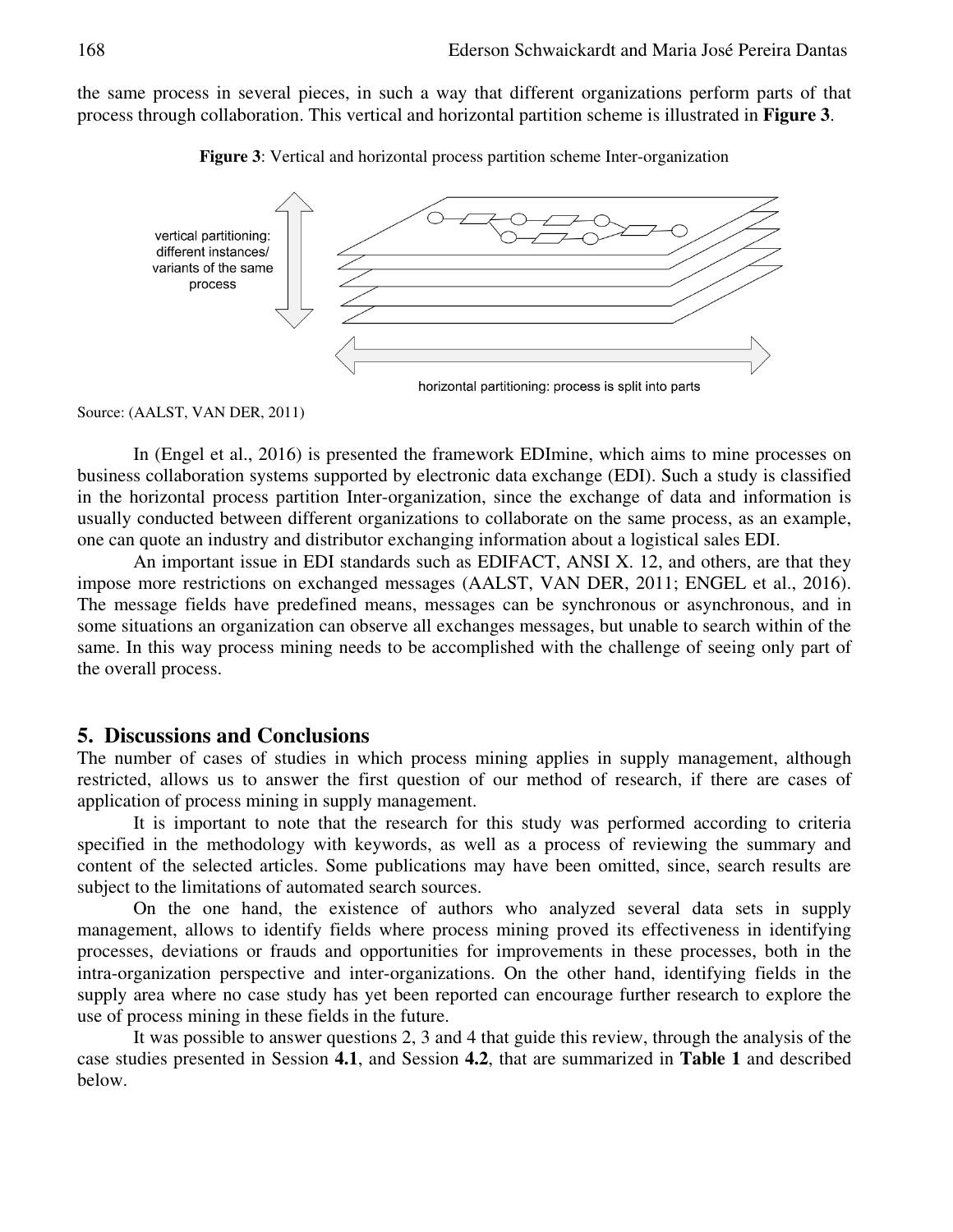The **Table 1** Summarizes the cases addressed as follows:

- 1) Classification of type of process mining application, can be discovery of processes, compliance of processes discovered with some reference model and process Improvement (extension). It turns out that most of the jobs applies process mining to discover and evaluate the compliance of the discovered process with a reference model.
- 2) If process mining is applied in the supply area. Only one selected article, of the BEZERRA and WAINER, selected by contributing in conformity and fraud identification.
- 3) Another important diversification of the application of process mining in the supply area is between the perspectives Intra-organization and Inter-organization. Can be checked that the application of process mining for process improvement in identified cases is mainly given in the perspective Inter-organization. This can be explained because the collaboration between organizations in a supply chain focus on the optimization of such a chain.
- 4) It is interesting to note that the software for process mining most used in cases was the Prom. Prom it is a free framework for process mining algorithms that can be used by users and developers. Yet, there are other commercial software that carry out process mining, such as Celonis and Disco.
- 5) The techniques applied to process mining in supplies higher frequency in the identified cases were of custom algorithms, fuzzy mining and heuristic mining. However, it has not been identified in some cases a breakdown of the algorithms employed in process mining.

| Work                                           | <b>Type of mining</b>                                    | Supply? | Perspective            | <b>Algorithm</b>                                                                                                                                                                                              | <b>Software</b>          | Fraud<br>identification<br>? |
|------------------------------------------------|----------------------------------------------------------|---------|------------------------|---------------------------------------------------------------------------------------------------------------------------------------------------------------------------------------------------------------|--------------------------|------------------------------|
| (CARON et al.,<br>2013) apud<br>(ORUSTE, 2017) | Discovery and<br>Compliance                              | Yes     | Intra-<br>organization |                                                                                                                                                                                                               |                          | Yes                          |
| (JANS et al., 2011)                            | Discovery and<br>Compliance                              | Yes     | Intra-<br>organization | Fuzzy Mining, Performance<br>Sequence Analysis, Final<br>State Machine - FSM e LTL<br>Checker                                                                                                                 | SAP,<br>ProM,<br>Petrify | Yes                          |
| (STOOP, 2012)                                  | Discovery and<br>Compliance                              | Yes     | Intra-<br>organization | Performance Sequence<br>Analysis, Conformance<br>Analysis, Dotted Chart,<br>Social Mining, Matrix of<br>activities and functions,<br>Heuristic Mining, Fuzzy<br>Mining, Organizational<br>Mining, LTL Checker |                          | Yes                          |
| (BEZERRA;<br><b>WAINER, 2011)</b>              | Compliance                                               | No      | Intra-<br>organization | Anomaly detection algorithm Not<br>based on $\alpha$ -algorithm                                                                                                                                               | specified                | Yes                          |
| (MARUSTER et<br>al., 2002)                     | Discovery and<br>Processes<br>Improvement                | Yes     | Inter-<br>organization | Not specified                                                                                                                                                                                                 | <b>Not</b><br>specified  | No                           |
| (GERKE et al.,<br>2009)                        | Discovery and<br>Compliance                              | Yes     | Inter-<br>organization | <b>Heuristic Mining</b>                                                                                                                                                                                       | ProM                     | N <sub>0</sub>               |
| (ENGEL et al.,<br>2016)                        | Discovery,<br>Compliance and<br>Processes<br>Improvement | Yes     | Inter-<br>organization | <b>EDImine Framework</b><br>ProM                                                                                                                                                                              |                          | No                           |

Table 2: Summary of the cases studied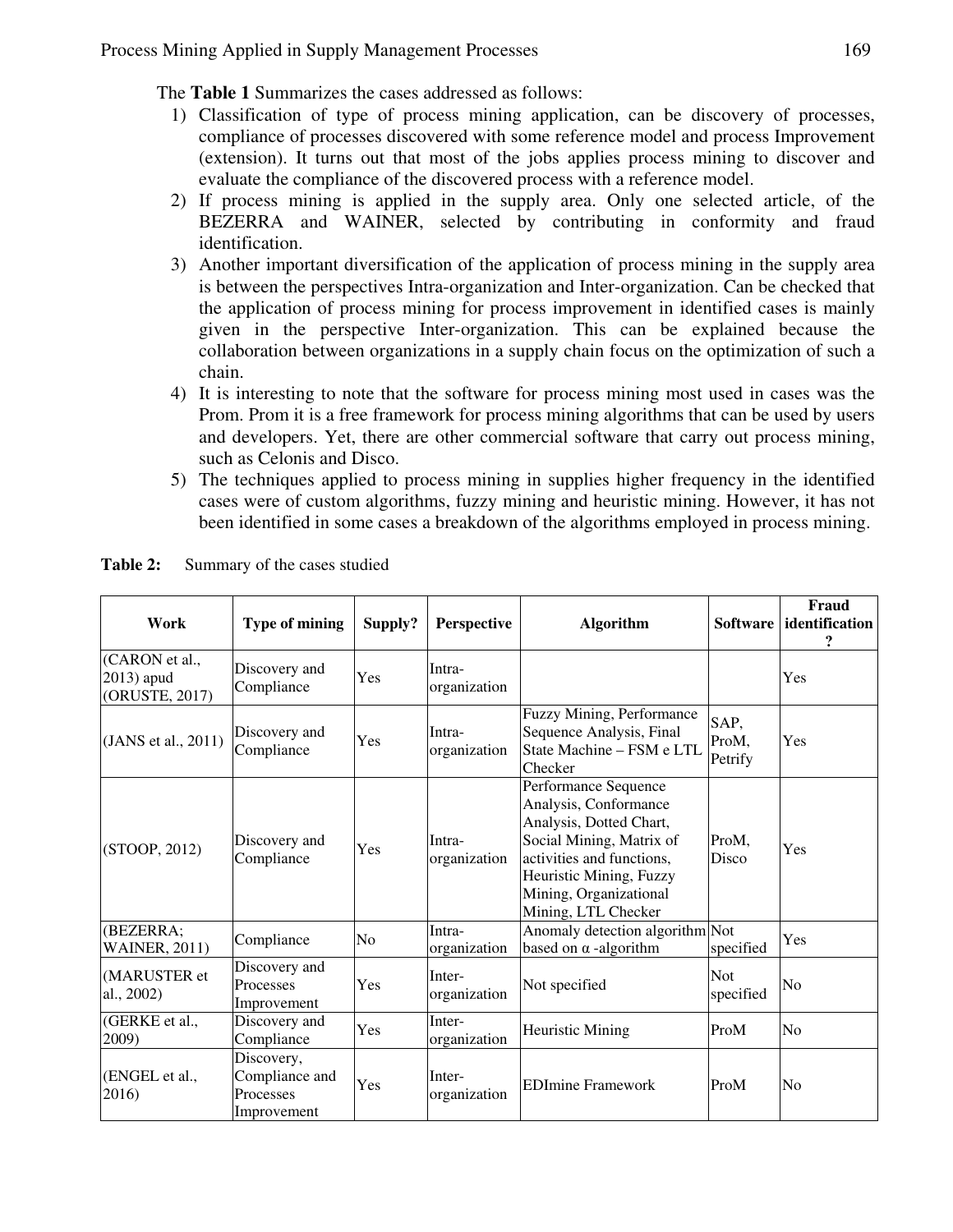| Work                                    | Type of mining                                                | Supply?    | <b>Perspective</b>     | <b>Algorithm</b>                                                                                                                                                                                                                                                   |              | Fraud<br>Software   identification |
|-----------------------------------------|---------------------------------------------------------------|------------|------------------------|--------------------------------------------------------------------------------------------------------------------------------------------------------------------------------------------------------------------------------------------------------------------|--------------|------------------------------------|
| (Van Eck et al.,<br>2015)               | Discovery and<br><b>Process</b><br>Improvement                | <b>Yes</b> | Intra-<br>organization | XESame, CSVi, Filter Log<br>by Attribute Values, using<br>Simple Heuristics,<br>personalized script, Log<br>Visualizer, Dotted Chart,<br>Inductive visual Miner,<br>Replay a Log for<br>Performance/Conformance,<br><b>Feature Prediction, Explore</b><br>Variants | SAP.<br>ProM | No                                 |
| (Mahendrawathi et<br>al., $2017$ )      | Discovery,<br>Compliance and<br><b>Process</b><br>Improvement | Yes        | Intra-<br>organization | <b>Fuzzy Miner</b>                                                                                                                                                                                                                                                 | Disco        | No                                 |
| (Jans, Alles, $\&$<br>Vasarhelyi, 2013) |                                                               |            |                        |                                                                                                                                                                                                                                                                    |              |                                    |

Of these cases studied, (Jans et al., 2011; Mahendrawathi et al., 2017; Oruste, 2017; Stoop, 2012; Van Eck et al., 2015), focus their studies on internal supply processes and address all applications of process mining: Discovery, compliance and improvement analysis.

Already in (MARUSTER et al., 2002; GERKE et al.*,* 2009; ENGEL et al.*,* 2016), studies extrapolate the boundaries of an organization to reach all links in a supply chain, introducing new problems and greater complexities, on the other hand, with the application of process mining it is possible to identify the processes Inter-organization, resulting in a holistic view of the supply chain and enabling analyses to optimize it. Such a focus on supply chain optimization, characterizes the case study in the three main areas of process mining: discovery, conformity and extension.

The purpose of this review is to serve as a guide for new studies, including previous case studies in supplies and highlighting aspects that should be considered when implementing process mining projects. Applications in this area seek to solve not trivial problems, but with promising results, motivating new studies and applications.

## **References**

- [1] Alliance, B. S. (2015). *What's the Big Deal With Data? Bsa*.
- [2] Bezerra, F., & Wainer, J. (2011). Fraud detection in process aware systems. *International Journal of Business Process Integration and Management*, *5*(2), 121. https://doi.org/10.1504/IJBPIM.2011.040204
- [3] BRAZIL, A. O. B. P. M. P. (2013). BPM CBOK Versão 3.0 Ano 2013. *Journal of Chemical Information and Modeling*, *53*(9), 1689–1699. https://doi.org/10.1017/CBO9781107415324.004
- [4] De Leoni, M., Van Der Aalst, W. M. P., & Dees, M. (2016). A general process mining framework for correlating, predicting and clustering dynamic behavior based on event logs. *Information Systems*, *56*, 235–257. https://doi.org/10.1016/j.is.2015.07.003
- [5] Engel, R., Krathu, W., Zapletal, M., Pichler, C., Bose, R. P. J. C., van der Aalst, W., … Huemer, C. (2016). Analyzing inter-organizational business processes: Process mining and business performance analysis using electronic data interchange messages. *Information Systems and E-Business Management*, *14*(3), 577–612. https://doi.org/10.1007/s10257-015-0295-2
- [6] Gerke, K., Claus, A., & Mendling, J. (2009). Process mining of RFID-based supply chains. *2009 IEEE Conference on Commerce and Enterprise Computing, CEC 2009*, 285–292. https://doi.org/10.1109/CEC.2009.72